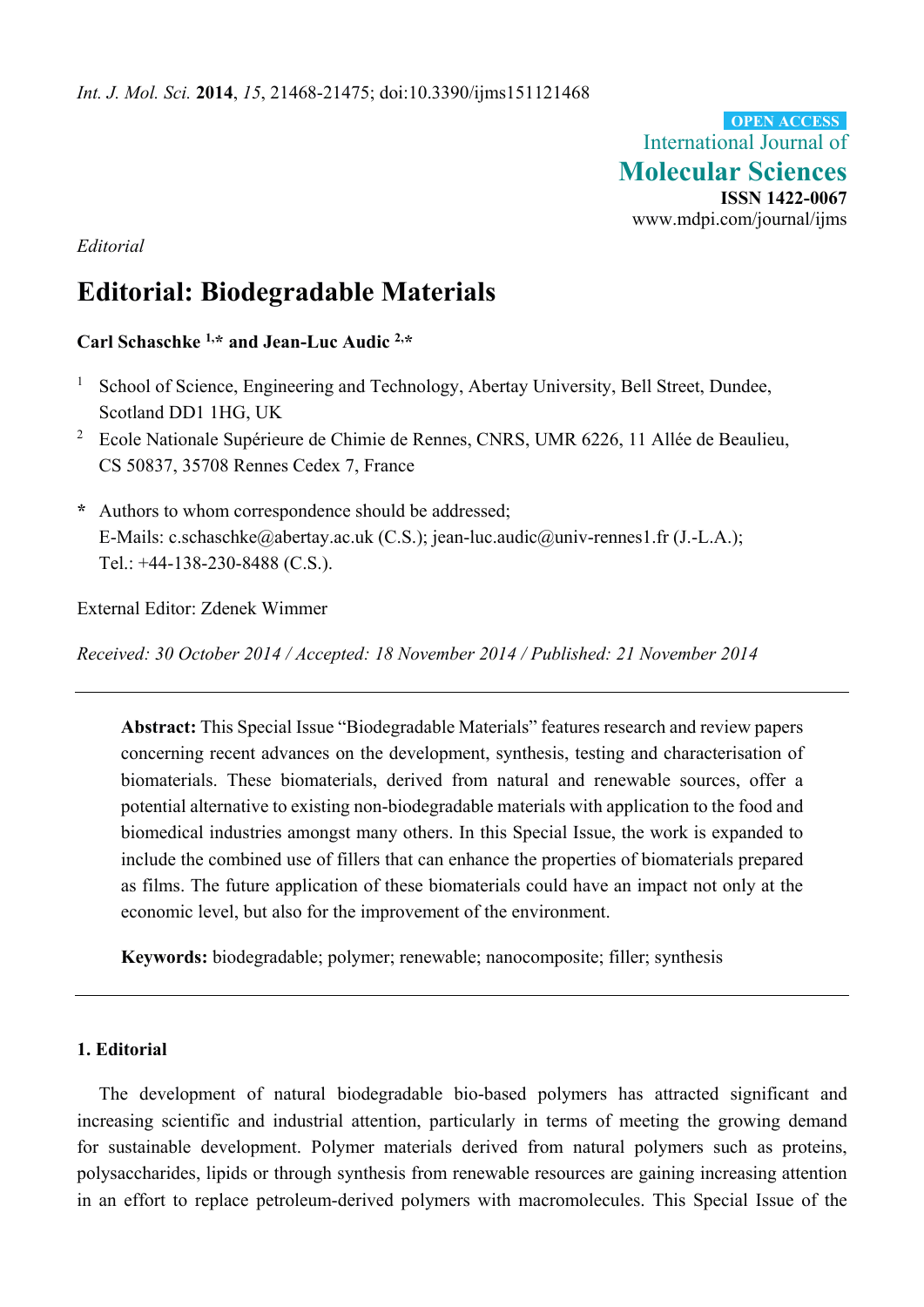*International Journal of Material Science* presents the growing interest and focuses on the development of new biomaterials that contribute to recent findings in the field of biodegradable/bio-based materials and their applications in terms of testing, characterization, products and applications.

Natural fibers used as biocomposite fillers have received much interest in offering notable advantages over synthetic fibers. In addition to being of low cost, they are environmentally friendly, renewable and biodegradable, as well as having a low density. Examples include althaea, artichoke, arundo, bamboo, borassus fruit, coir, curaua, ferula, jute, kenaf, oil palm and sansevieria.

In Malaysia, noted as one of the world's major oil palm producers, there is a considerable amount of oil palm biomass resulting from the milling process. The palm mesocarp fiber which is a lignocellulose fiber is a renewable material and is obtained at a very low cost directly from the oil palm mill process. It is usually burnt as a boiler fuel to generate steam and electricity for the palm oil mill. Yoon Yee Then *et al.* [1] have considered this as the feed material for other uses, and have successfully compounded it with thermoplastics of poly(lactic acid) (PLA), poly(butylene succinate) (PBS) or PLA/poly(caprolactone) blend to produce biodegradable biocomposites. This type of biocomposite offers the advantages of being light weight, low cost, biodegradable, and exhibits reasonable strength and stiffness. The technique reported is based on using superheated steam as a cost effective and green processing technique designed to modify the oil palm mesocarp fiber (OPMF) and to promote the adhesion between the fiber and thermoplastic. Under controlled operating conditions, biocomposites from superheated steam treated OPMFs and poly(butylene succinate) and PBS at various weight ratios were prepared using a melt blending technique. The mechanical properties and dimensional stability of the biocomposites were evaluated. The study revealed that the superheated steam increased the roughness of the fiber surface by the removal of surface impurities and hemicellulose. The tensile, flexural and impact properties, as well as dimensional stability of the biocomposites were markedly enhanced by the presence of treated OPMF. Scanning electron microscopy was used to show the improvement of interfacial adhesion between PBS and superheated steam (SHS)-treated OPMF for which the work concluded that superheated steam could potentially be used as an eco-friendly and sustainable processing method for modification of OPMF in biocomposite fabrication.

The majority of the world's plastics are derived from non-biodegradable petroleum-based polymers. The persistence of these materials in the environment has had a profound impact far beyond their functional life in the form of pollution, litter and waste disposal problems. There is also concern about environmental issues and preservation of natural resources. This has led to stimulation of interest in biodegradable polymers based on renewable resources. Bio-based polymers offer environmentally friendly benefits in that they have the capability to degrade naturally into organic substances without releasing any toxic components. Of these, the thermoplastic polyester poly(lactic acid) (PLA) has attracted considerable attention as a result of its versatility, biocompatibility and biodegradabile characteristics. PLA is derived from renewable agricultural sources. In spite of its excellent properties, the relatively high production costs restrict the widespread use of PLA. One way around this is through the incorporation of low cost, renewable and fully degradable natural filler, such as oil palm empty fruit bunch (OPEFB) fiber, which is a waste product generated from the oil palm industry and widely abundant in Malaysia and other South East Asia countries. Marwah Rayung *et al.* [2] report the preparation of biodegradable composites from PLA and OPEFB fiber by a melt blending method which involves modifying the fiber through a bleaching treatment using hydrogen peroxide. The SEM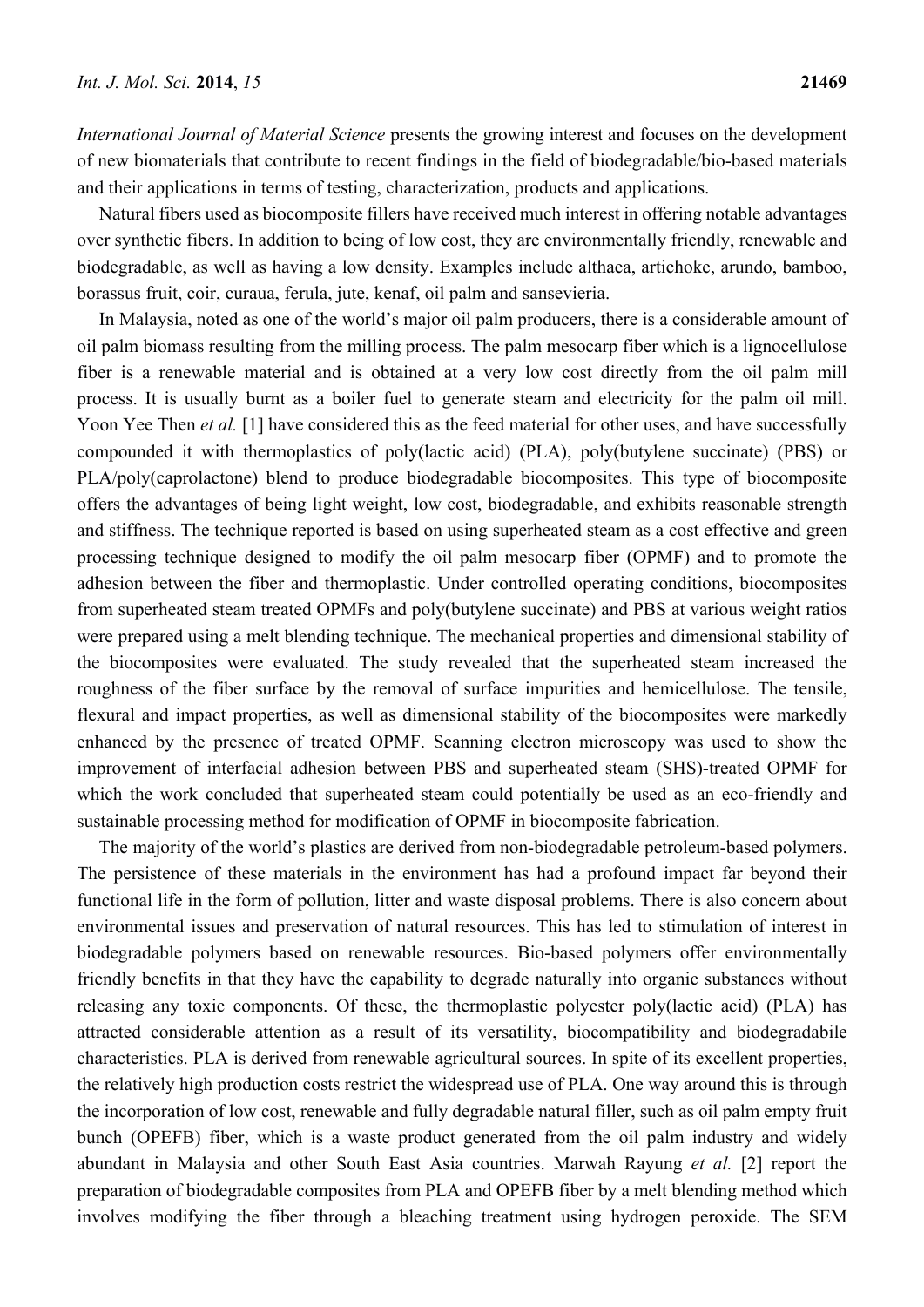micrographs, the bleached fiber composite was then found to show improved mechanical properties compared to untreated fiber composites due to an enhanced form of fiber/matrix interfacial adhesion. Interestingly, the fiber bleaching treatment also improved the physical appearance of the composite. The study was further extended by blending the composites with a commercially available colorant.

The incorporation of peptide blocks into a synthetic polymer has opened up new challenges in areas as diverse as nanotechnology such as biosensors, and biotechnology such as drug delivery systems, tissue engineering and implants. Poly(L-lactide) (PLLA) is a well-known polymer used in a number of commodity products, such as packaging materials and films, as well as specialized applications such as biomedical devices, including implants and drug delivery systems, as a result of its degradability properties within living environments. The monomer can be obtained from renewable resources such as starch from either corn or sugar beets. The combination of PLLA with peptide blocks should modify its stability because enzymatic degradation is required to hydrolyze the peptide bonds. Furthermore, the semicrystalline character of PLLA enables the formation of crystallites and amorphous phases depending on the processing conditions, allowing modulation of the PLLA influence on the self-assembly properties of the derived block copolymer. Marc Planellas and Jordi Puiggalí [3] report their work on hybrid materials which constitute peptides and synthetic polymers. This involved the synthesis of poly(L-lactide-*b*-L-phenylalanine) copolymers with various block lengths by sequential ring-opening polymerization of L-lactide and the *N*-carboxyanhydride of L-phenylalanine. The resulting block copolymers were characterized by NMR spectrometry, IR spectroscopy, gel permeation chromatography, MALDI-TOF and UV-Vis, revealing the successful incorporation of the polyphenylalanine (PPhe) peptide into the previously formed PLLA polymer chain. X-ray diffraction and differential scanning calorimetry (DSC) data were used to suggest that the copolymers were phase-separated in domains containing either crystalline PLLA or PPhe phases. They also noted a peculiar thermal behaviour using thermogravimetric analyses when polyphenylalanine blocks were incorporated into polylactide.

Liposomes have been used as a simple cell model and applied as drug carriers with broad clinical utility. The range of medical applications for liposome extends from chemotherapy for cancer and fungal infections to gene therapy. However, administration of dispersed liposomes to specific sites in the body remains a problem. A possible solution is to immobilize liposomes inside a hydrogel network and to inject the liposome gel to the diseased area. Studies on liposomes physically cross-linked by hydrophobically modified polymers have demonstrated the possibility of entrapping liposomes within a hydrogel matrix via the anchoring of the hydrophobic moieties of the polymer into the liposome bilayers. Hydrophobic moieties used include natural hydrophobic groups such as cholesterol or synthetic hydrocarbon chains. On the other hand, it is known that there is a significant functional difference in cells cultured on a flat layer and in a three-dimensional environment because three-dimensional cell culture is similar to *in vivo* conditions. There have consequently been numerous approaches for assembling cells employing various techniques and substrates, such as bioreactors, culture-plates and microfabricated surface-controlled cell adhesion. These, however, require special devices and techniques, and require long periods of time for assembly. Simple and rapid methods for assembling cells are therefore required. In achieving this, Tetsushi Taguchi and Yoshiaki Endo [4] have designed a novel biodegradable amphiphilic polymer that can assemble liposomes and cells. They prepared cholesteryl group-modified tilapia gelatins (Chol-T-Gltns) with various Chol contents per amino group of Gltn for the assembly of liposomes and cells. Liposomes were cross-linked by anchoring Chol groups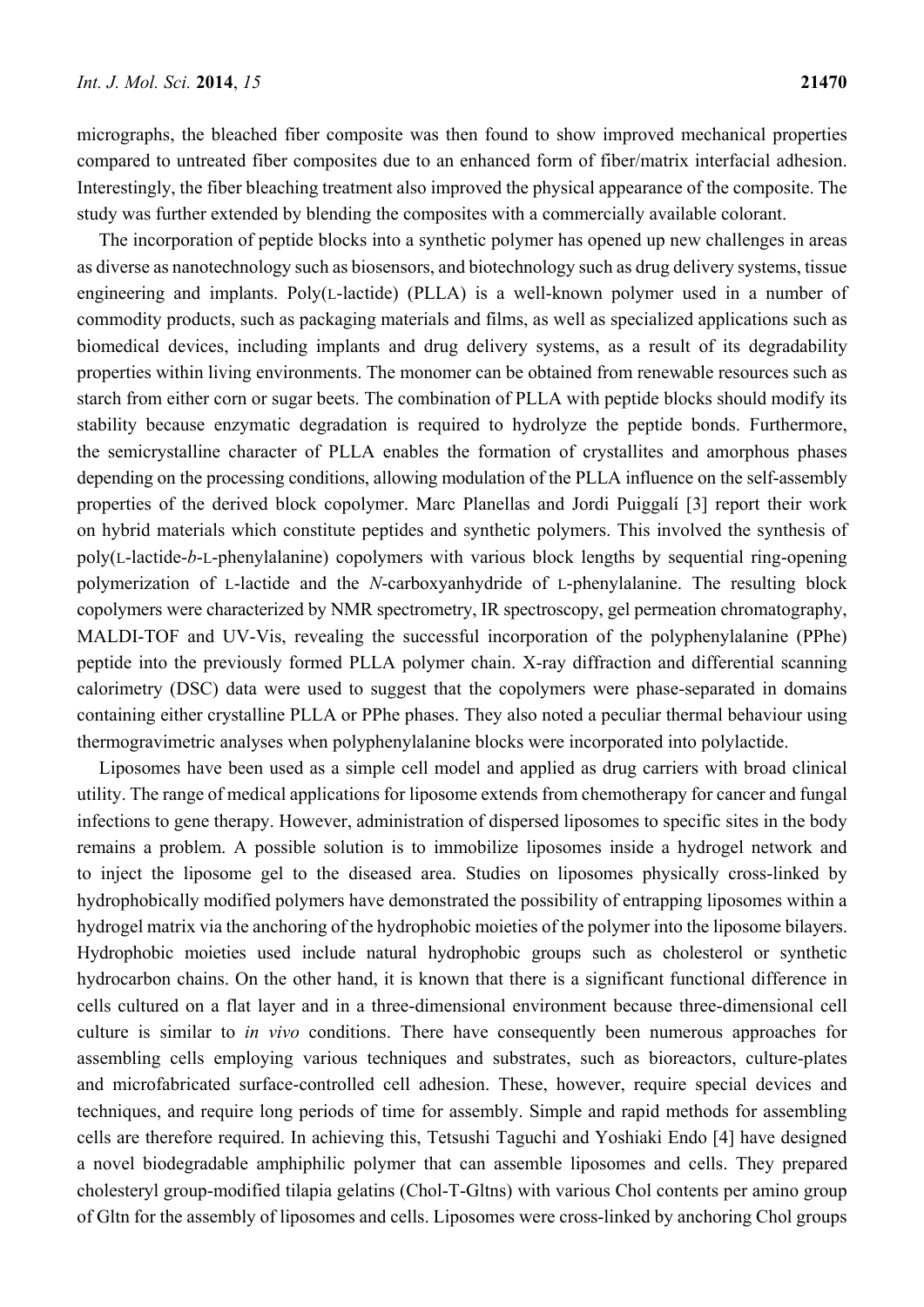of Chol-T-Gltns into lipid membranes. The resulting liposome gels were enzymatically degraded by addition of collagenase. Liposome gels prepared using Chol-T-Gltn with high Chol content showed slower enzymatic degradation when compared with gels prepared using Chol-T-Gltn with low Chol content. Using a hepatocyte cell line, good assembly properties were found and no cytotoxic effects after the addition of the high Chol content. In addition, the number of hepatocyte cells increased with concentration of high Chol-T-Gltns. It was concluded that Chol-T-Gltn can be successfully used as an assembling material for liposomes and various cell types. The resulting organization can then be applied to various biomedical fields, such as drug delivery systems, tissue engineering and regenerative medicine.

Nanocomposites formed from the dispersion of reinforcing nano-sized particles into a continuous polymer host has attracted attention in recent years as they can provide notable enhancements in the physical properties of nano-sized fillers. In addition to the use of nanoclays, carbon nanotubes, graphite and inorganic nanoparticles incorporated into polymer hosts, cellulose nanocrystals (CNCs) as a reinforcing material is now being considered. CNCs provide many benefits over other types of nano-sized fillers in that they are inexpensive, renewable, biocompatible and offer excellent mechanical properties. After acid hydrolysis of natural cellulose derived from a diversity of renewable sources including wood, cotton, ramie, bacteria, and tunicates, crystalline rod-like particles can be extracted.

To enhance the properties of the nanocomposites, nano-sized fillers have been incorporated into polymer matrices. Various types of inorganic nanoparticles, such as zinc oxide nanoparticles (ZnO-NPs), have attained increased attention and have been extensively utilized in a diversity of applications including functional devices, catalysts, pigments, optical materials, cosmetics, UV-absorbers, and additives in many industrial products.

Susan Azizi *et al.* [5] dispersed cellulose nanocrystals/zinc oxide (CNCs/ZnO) nanocomposites as bifunctional nano-sized fillers into poly(vinyl alcohol) (PVA) and chitosan (Cs) blend using a solvent casting method to prepare PVA/Cs/CNCs/ZnO bio-nanocomposites films. They investigated the morphology, thermal, mechanical and UV-Vis absorption properties, as well antimicrobial effects of the bio-nanocomposite films and were able to demonstrate that CNCs/ZnO were compatible with PVA/Cs and dispersed homogeneously in the polymer blend matrix. CNCs/ZnO also improved the tensile strength and modulus of PVA/Cs significantly as well as offering good UV-shielding properties. They also demonstrate that the biocomposite films offered good antibacterial activity towards *Salmonella choleraesuis* and *Staphylococcus aureus*.

Biodegradable nanocomposite materials offer considerable potential as an alternative to synthetic plastic packaging materials, particularly as food and beverage containers and for various disposable applications. Food packaging serves many purposes in preserving the quality and safety of foods during transportation and storage, as well as extending shelf-life by preventing unfavorable conditions such as spoilage microorganisms, chemical contaminants, oxygen, moisture and light. All forms of food packaging should also be able to control the loss or gain of moisture, prevent microbial contamination, act as a barrier against permeation of water vapor, oxygen, carbon dioxide and other volatile compounds, as well as having good mechanical strength, good thermal, chemical and dimensional stability, recyclability and biodegradability. The use of synthetic polymers fabricated from non-renewable fossil fuels such as polyethylene terephthalate (PET), polyvinyl chloride (PVC), polyethylene (PE) and many others are not totally recyclable and/or biodegradable, and therefore pose serious ecological problems. Biodegradable alternatives are highly desired such as poly(3-hydroxybutyrate) (PHB) which is a fully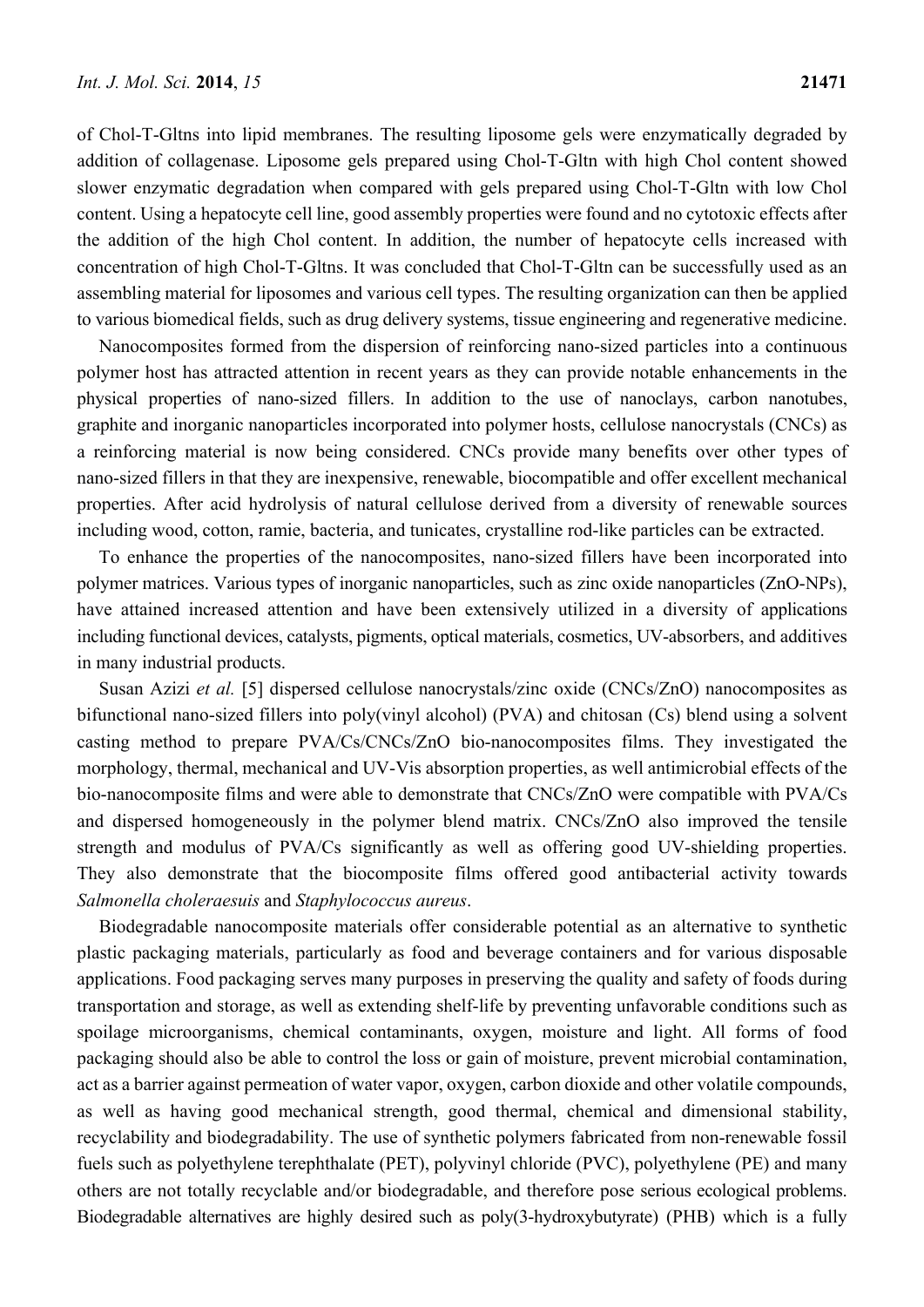biodegradable and biocompatible polyester synthesized by bacterial fermentation from renewable resources such as cane sugar. However, its high crystallinity causes inherent brittleness and poor impact resistance, as well as a relatively high water vapor permeability and low resistance to thermal degradation causing the material to be easily degradable.

The use of nanofillers can improve the mechanical performance and offer a higher thermal and barrier properties. ZnO nanostructures have increasingly become the focus of considerable research due to their low cost, easy availability, biocompatibility and possibility of performing surface modifications with different functional groups. Ana M. Díez-Pascual and Angel L. Díez-Vicente [6] report the preparation of PHB-based bionanocomposites incorporating different contents of ZnO nanoparticles via a solution casting technique. This involved dispersing the nanoparticles within the biopolymer without the need for surfactants or coupling agents. As well as reporting the morphology, thermal, mechanical, barrier, migration and antibacterial properties of the nanocomposites, the nanoparticles were found to act as nucleating agents, thereby increasing the crystallization temperature and the degree of crystallinity of the matrix, and as mass transport barriers, limiting the diffusion of volatiles generated during the decomposition process, leading to higher thermal stability. Using FT-IR the Young's modulus, tensile and impact strength of the biopolymer were improved as a result of the strong matrix-nanofiller interfacial adhesion attained via hydrogen bonding interactions. The nanocomposites exhibited reduced water uptake and improved gas and vapor barrier properties compared to PHB. The materials additionally improved the antibacterial activity against both Gram-positive and Gram-negative bacteria with increasing ZnO concentrations, an optimum balance between mechanical, barrier, migration and antibacterial properties being obtained at a critical ZnO concentration of 5.0 wt %. The migration levels of PHB/ZnO composites in both non-polar and polar simulants decreased with increasing nanoparticle content, and, promisingly, were notably below the current legislative limits required for food packaging materials.

Biomaterials offer great potential in many biomedical applications. Much work is now focusing on biodegradable cationic polymers for controlled gene delivery. Gene therapy offers the potential for treatment of various significant human diseases with gene defects such as cancer. A key challenge, however, is the requirement for safe and efficient gene delivery vectors. While recombinant viral vectors have been widely used in clinical gene therapy trials, their uncertain bio-safety issues such as oncogenicity, immunogenicity and cytotoxicity are major challenges towards successful clinical application. Non-viral gene delivery vectors, on the other hand, such as cationic polymers would overcome these problems.

Many cationic polymers, such as polylysine and polyethylenimine, are known to bind DNA to form polymer/DNA complexes (polyplexes) with nanoscale size and positively-charged surface charge, yielding detectable transfection activity *in vitro*. Their further clinical translation is restricted by either low transfection efficacy or high cytotoxicity after repeated administration. In developing new gene delivery vectors for cancer gene therapy, Kangkang An *et al.* [7] report the synthesis of a novel 4-arm poly(ethylene glycol)-*b*-poly(disulfide histamine) copolymer of poly(ethylene glycol) (PEG) vinyl sulfone and amine-capped poly(disulfide histamine) oligomer (4-arm PEG–SSPHIS). This copolymer was shown to condense DNA into nanoscale polyplexes with almost neutral surface charge. *In vitro* transfection experiments showed that polyplexes of 4-arm PEG–SSPHIS were capable of exerting enhanced transfection efficacy in MCF-7 and HepG2 cancer cells under acidic conditions.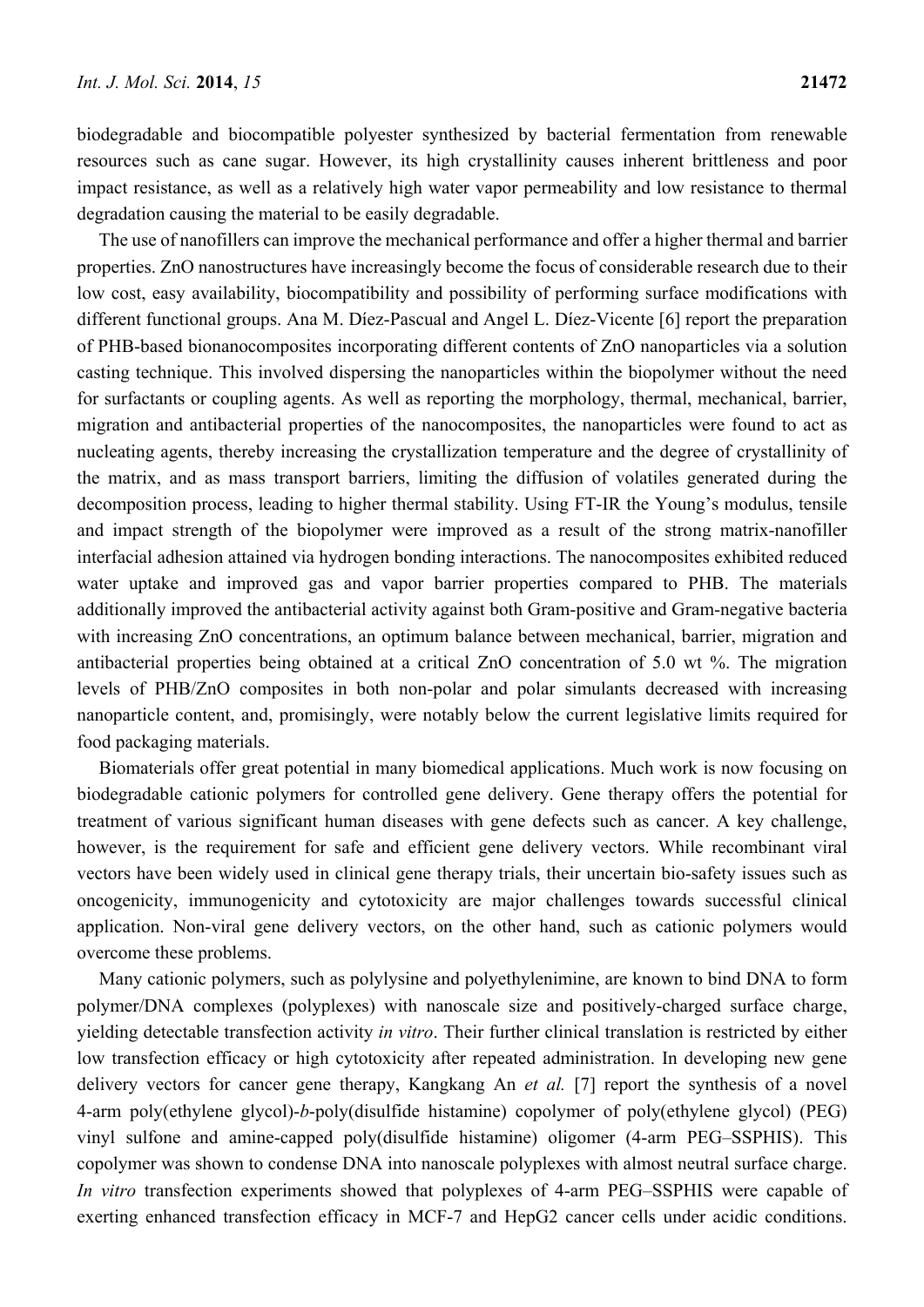Intravenous administration of the polyplexes to nude mice bearing HepG2-tumor showed high transgene expression largely in tumor, rather other normal organs. Significantly, this copolymer and its polyplexes offers low cytotoxicity against the cells *in vitro* without causing death to the mice.

There is increasing interest in the use of aliphatic polyesters to solve so-called "white pollution" caused by traditional non-biodegradable polymers, as well as in their use as specialty polymers in biomedical applications. Polyesters are considered to be the most commercially competitive type of biodegradable polymers presently available. Of these, poly(alkylene dicarboxylate)s offer significant possibilities since most of them can be obtained from renewable resources. The extensive application of such polymers may not only mitigate the negative effect of non-degradable plastics on the environment but also reduce dependence on non-renewable fossil-fuel derived resources. Among them, poly(butylene succinate) (PBS) is regarded as the most significant poly(alkylene dicarboxylate). Angélica Díaz *et al.* [8] present a review of the more recent developments associated with polymers derived from diol and dicarboxylic acids and highlight current activities on the biomedical field. This includes the synthesis, biodegradation and applications of a series of polymers that cover a wide range of properties ranging from elastomeric to rigid characteristics that are suitable for applications such as hydrogels, soft tissue engineering, drug delivery systems and liquid crystals. The work notes the incorporation of aromatic units and  $\alpha$ -amino acids since stiffness of molecular chains and intermolecular interactions can be drastically changed. The review also notes that poly(ester amide)s derived from naturally occurring amino acids offer significant possibilities as biodegradable materials for biomedical applications.

The use of biomaterials as films offers many applications particularly as oxygen barriers for food packaging. A major factor in their successful use is based on their hygroscopic characteristics. Arttu Miettinen *et al.* [9] present their work on assessing the three-dimensional microstructure of nanofibrillated cellulose films derived from Pinus radiata (Radiata Pine) kraft pulp fibers in terms of relative humidity. By analyzing the surface roughness, micro-porosity, thickness and their correlations using X-ray microtomography (X-μCT) and computerized image analysis, they were able to make comparisons from scanning electron microscopy and laser profilometry measurements. X-μCT is a non-destructive method used to obtain the three-dimensional structure of materials. Complemented by image analysis, X-μCT is used to estimate, the thickness, roughness and micro-porosity of nanofibrillar cellulose (NFC) films in a single measurement. Based on a series of films having varying amounts of 2,2,6,6-tetramethylpiperidinyl-1-oxyl (TEMPO)-mediated oxidated nanofibrils, X-μCT was concluded to be suitable for assessing the surface and bulk 3D microstructure of the cellulose films. Oxygen permeability tests were also carried out for the films for which the oxygen transmission rate of the films was attributed to the film porosity. The researchers were able to show that an increase in relative humidity resulted in a swelling of the films and caused a decrease of the oxygen barrier properties.

Hongli Li, Jiangping Chang *et al.* [10] studied preparations of films of poly(lactide-*co*-trimethylene carbonate) (P(LA–TMC)) and polylactide (PLA)/polytrimethylene carbonate (PTMC). Using scanning electron microscopy, they were able to show that by improving the content of TMC and PTMC, the lamellar structures of the films were altered. With increasing TMC monomer or PTMC content, the elongation at the break was notably improved. The water vapor permeability (WVP) increased for PLA/PTMC film with PTMC content, whereas it decreased with the P(LA–TMC) film.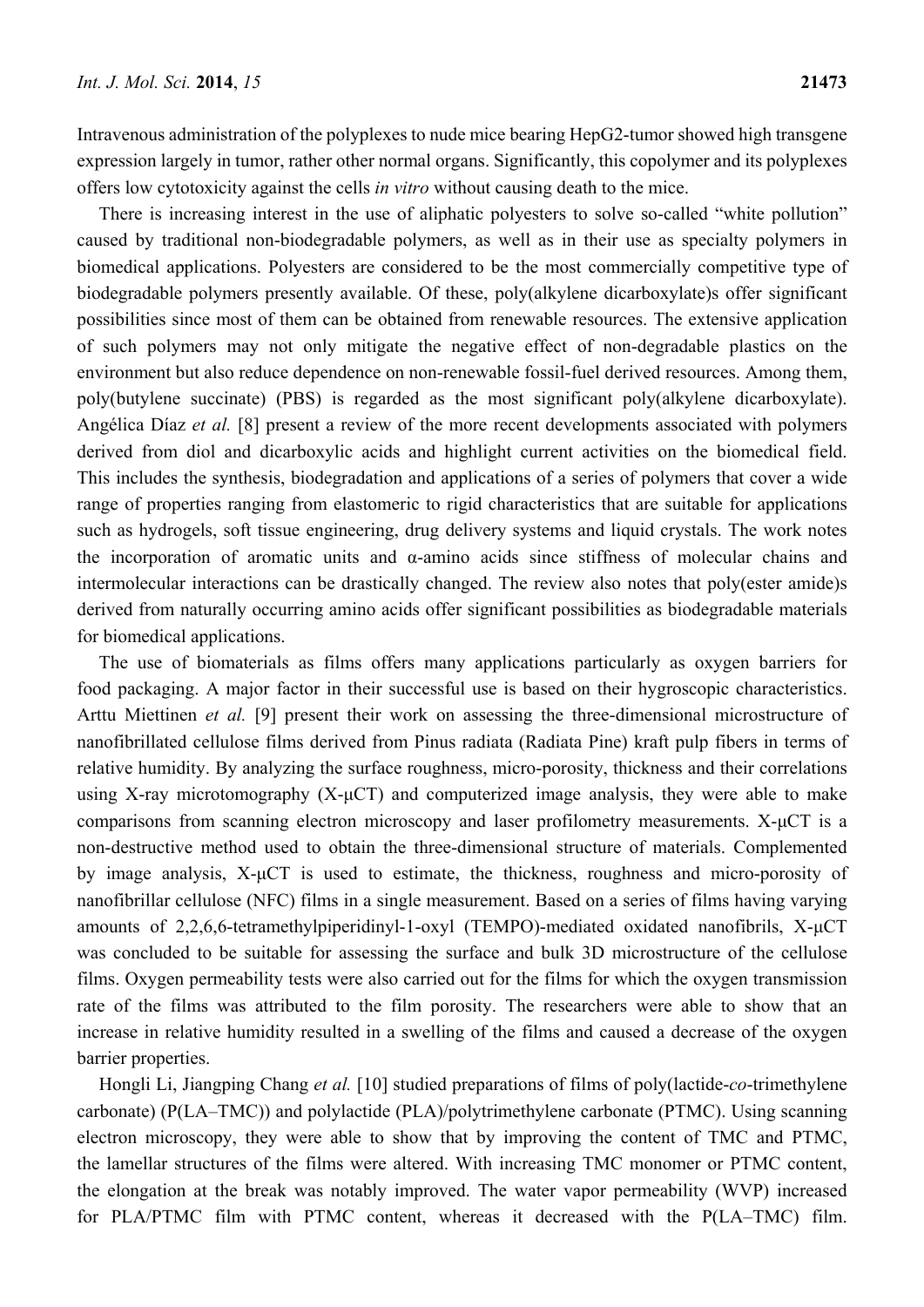Thermogravimetric measurements were used to show that decomposition temperatures of the P(LA–TMC) and PLA/PTMC films decreased with increasing the TMC and PTMC content, respectively, but the processing temperature was significantly lower than the initial decomposition temperature. The work concludes that P(LA–TMC) or PLA/PTMC film can extend the shelf life of foods such as fruit as when used as packaging in supermarkets.

### **2. Conclusions**

As guest editors, we would like to thank all the contributors for submitting their new findings in the huge field of biodegradable materials to this special issue of the International Journal of Molecular Sciences.

## **Conflicts of Interest**

The authors declare no conflict of interest.

## **References**

- 1. Then, Y.Y.; Ibrahim, N.A.; Zainuddin, N.; Ariffin, H.; Yunus, W.M.Z.W.; Chieng, B.W. The influence of green surface modification of oil palm mesocarp fiber by superheated steam on the mechanical properties and dimensional stability of oil palm mesocarp fiber/ poly(butylene succinate) biocomposite. *Int. J. Mol. Sci.* **2014**, *15*, 15344–15357.
- 2. Rayung, M.; Ibrahim, N.A.; Zainuddin, N.; Saad, W.Z.; Razak, N.I.A.; Chieng, B.W. The effect of fiber bleaching treatment on the properties of poly(lactic acid)/oil palm empty fruit bunch fiber composites. *Int. J. Mol. Sci.* **2014**, *15*, 14728–14742.
- 3. Planellas, M.; Puiggalí, J. Synthesis and properties of poly(L-lactide)-*b*-poly(L-phenylalanine) hybrid copolymers. *Int. J. Mol. Sci.* **2014**, *15*, 13247–13266.
- 4. Taguchi, T.; Endo, Y. Crosslinking liposomes/cells using cholesteryl group-modified tilapia gelatin. *Int. J. Mol. Sci.* **2014**, *15*, 13123–13134.
- 5. Azizi, S.; Ahmad, M.B.; Ibrahim, N.A.; Hussein, M.Z.; Namvar, F. Cellulose nanocrystals/ZnO as a bifunctional reinforcing nanocomposite for poly(vinyl alcohol)/chitosan blend films: fabrication, characterization and properties. *Int. J. Mol. Sci.* **2014**, *15*, 11040–11053.
- 6. Díez-Pascual, A.M.; Díez-Vicente, A.L. Poly(3-hydroxybutyrate)/ZnO bionanocomposites with improved mechanical, barrier and antibacterial properties. *Int. J. Mol. Sci.* **2014**, *15*, 10950–10973.
- 7. An, K.; Zhao, P.; Lin, C.; Liu, H. A pH and redox dual responsive 4-arm poly(ethylene glycol) block-poly(disulfide histamine) copolymer for non-viral gene transfection *in vitro* and *in vivo. Int. J. Mol. Sci.* **2014**, *15*, 9067–9081.
- 8. Díaz, A.; Katsarava, R.; Puiggalí, J. Synthesis, properties and applications of biodegradable polymers derived from diols and dicarboxylic acids: From polyesters to poly(ester amide)s. *Int. J. Mol. Sci.* **2014**, *15*, 7064–7123.